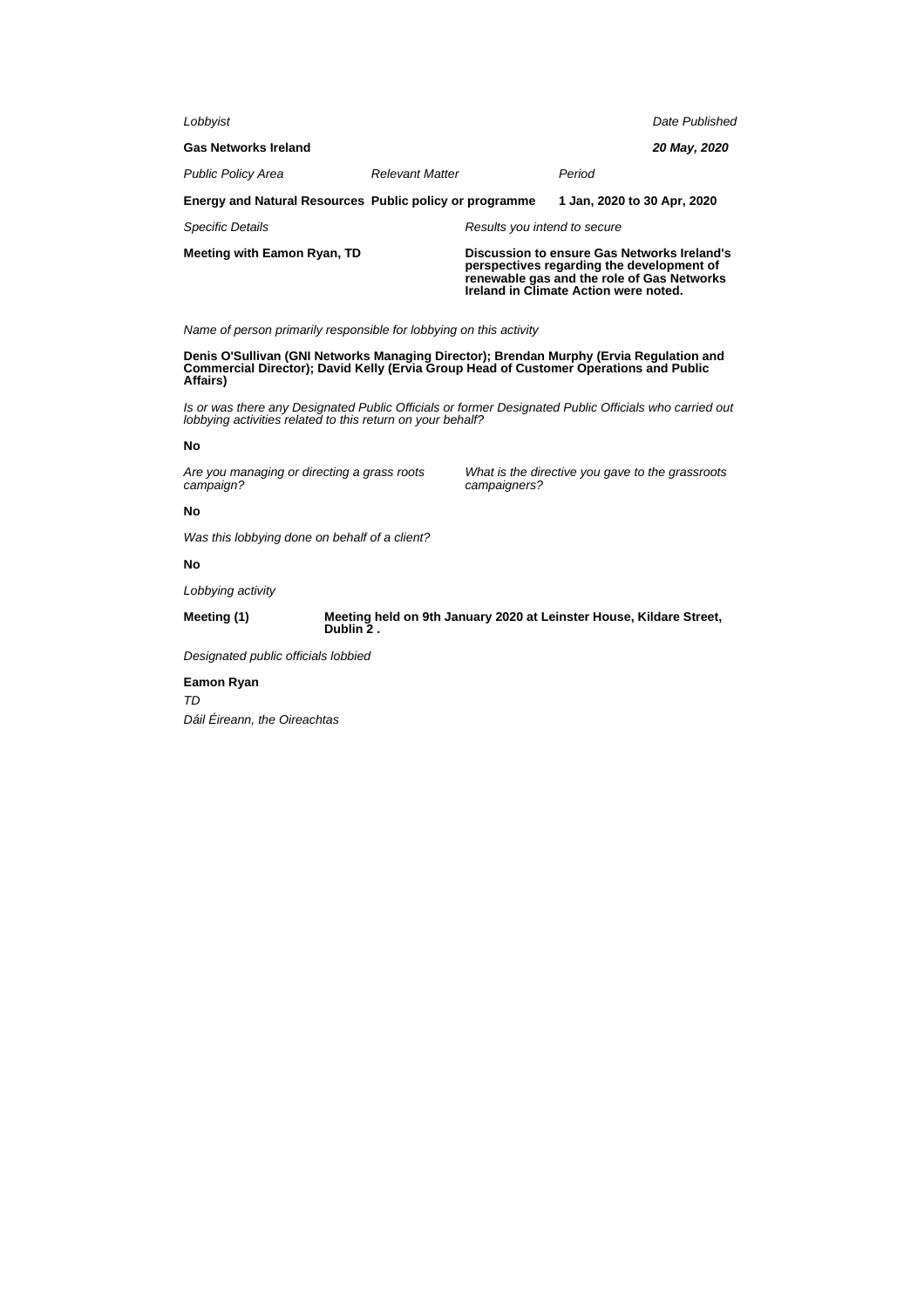| Lobbyist                                                                                                                                                  |                        |                                                                                                                                                                                 |                             | Date Published |  |  |  |
|-----------------------------------------------------------------------------------------------------------------------------------------------------------|------------------------|---------------------------------------------------------------------------------------------------------------------------------------------------------------------------------|-----------------------------|----------------|--|--|--|
| <b>Gas Networks Ireland</b>                                                                                                                               |                        |                                                                                                                                                                                 |                             | 20 May, 2020   |  |  |  |
| <b>Public Policy Area</b>                                                                                                                                 | <b>Relevant Matter</b> |                                                                                                                                                                                 | Period                      |                |  |  |  |
| Energy and Natural Resources Public policy or programme                                                                                                   |                        |                                                                                                                                                                                 | 1 Jan, 2020 to 30 Apr, 2020 |                |  |  |  |
| <b>Specific Details</b>                                                                                                                                   |                        | Results you intend to secure                                                                                                                                                    |                             |                |  |  |  |
| <b>Meeting with Matt Collins, Assistant Secretary</b><br><b>Energy.Department of Communications,</b><br><b>Climate Action and Environment.</b>            |                        | Discussion to ensure Gas Networks Ireland's<br>perspectives regarding the development of<br>renewable gas and the role of Gas Networks<br>Ireland in Climate Action were noted. |                             |                |  |  |  |
| Name of person primarily responsible for lobbying on this activity                                                                                        |                        |                                                                                                                                                                                 |                             |                |  |  |  |
| Denis O'Sullivan (GNI Networks Managing Director); Cathal Marley (Ervia Interim CEO);<br><b>Brendan Murphy (Ervia Regulation and Commercial Director)</b> |                        |                                                                                                                                                                                 |                             |                |  |  |  |

Is or was there any Designated Public Officials or former Designated Public Officials who carried out lobbying activities related to this return on your behalf?

# **No**

Are you managing or directing a grass roots campaign?

What is the directive you gave to the grassroots campaigners?

# **No**

Was this lobbying done on behalf of a client?

# **No**

Lobbying activity

**Meeting (1) Meeting held on 13th February 2020 at the Department of Communications, Climate Action & Environment, 29-31, Adelaide Road, Dublin 2**

Designated public officials lobbied

## **Matthew Collins**

Assistant Secretary

Department of Communications, Climate Action & Environment